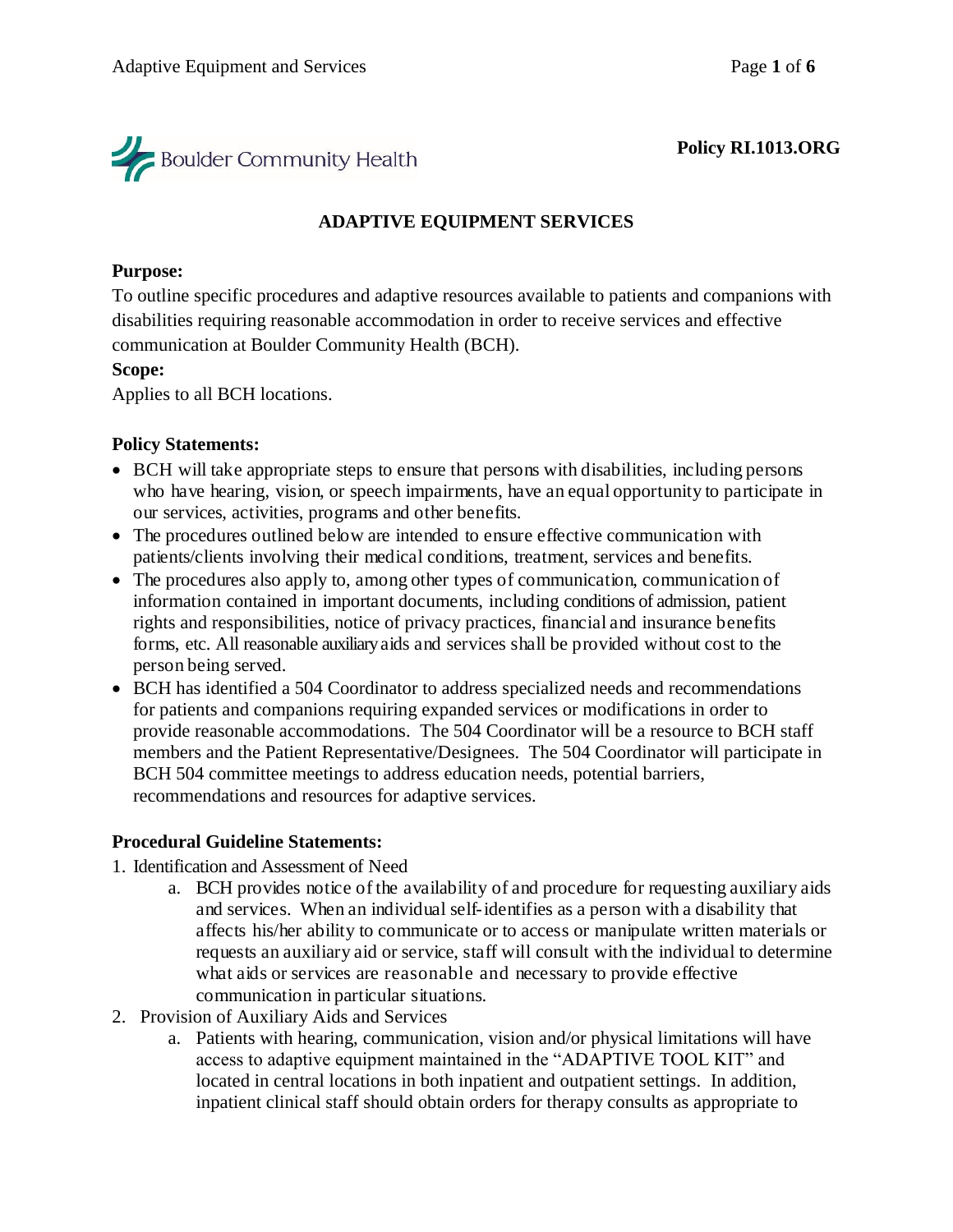further address patient needs while hospitalized (i.e. Speech Therapy, Occupational Therapy and Physical Therapy)

- b. Assistance from the Patient Representative may be requested by any patient or staff member to address specific needs identified as a reasonable accommodation in the provision of care for patients and/or their companions with disabilities. The Patient Representative will work directly with the BCH 504 Coordinator to identify potential resources considered reasonable and necessary to provide effective communication for the individual and the care setting.
- 3. For Persons Who are Hearing Impaired
	- a. A TTY phone and instructions on how to operate the device are available for sign-out through the Facilities Communications Center (COM Center) at the Foothills campus.
	- b. Sign language interpreters will be provided when appropriate. Please refer to the BCH Interpretation Service Policy RI.1006.ORG
	- c. For additional auxiliary aids and services, staff members will contact the 504 Designee in their specific area who is responsible to provide aids and/or services in a timely manner. These additional resources include the following: note-takers, written copies of oral announcements, assistive listening devices, telephone handset amplifiers, telephones compatible with hearing aids, text telephone device (TTY), computer-aided transcription services, videotext displays or other effective methods to make aurally-delivered materials available to individuals who are hearing impaired.
	- d. Some persons who are hearing impaired may prefer or request to use a family member or friend as a sign interpreter. Each individual will be informed of the hospital's ability to provide sign interpreters with no additional cost and in accordance with ADA requirements. Family members or friends will not be used as interpreters unless the interpreter service is specifically refused by the individual and/or family. NOTE: Children and other patients will not be utilized to provide interpretation in order to ensure confidentiality and accurate communication of information.
	- e. A "Pocket Talker" personal amplifier is provided in all Adaptive Tool Kits for immediate communication assistance for individuals who are hearing impaired.
- 4. For Persons Who are Blind or Who Have Low Vision
	- a. When indicated, staff members will verbally communicate and explain information contained in written materials concerning treatment, benefits, services, waivers of rights and consent to treatment forms to persons who are blind or who have low vision.
	- b. Staff members are available to assist in the completion of written forms necessary for services.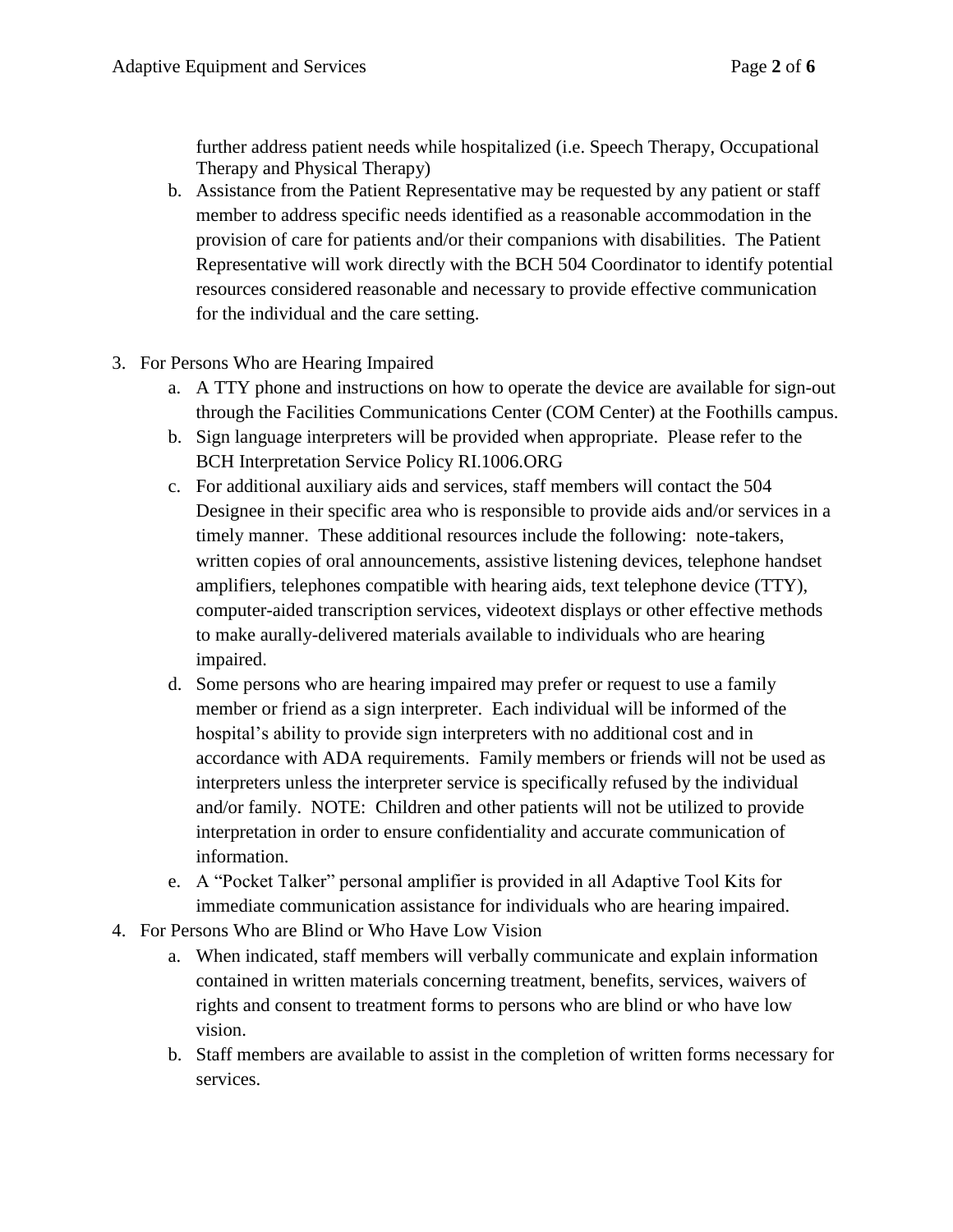- c. Specific auxiliary aids are available in the Adaptive Tool Kits for immediate assistance for individuals with low vision.
- d. Additional adaptations may be necessary and available through BCH Occupational Therapy. For a consult or evaluation for hospitalized patients with vision concerns, obtain a physician's order for "OT Evaluation".
- 5. For Persons with Limitations in Speech Communication
	- a. Staff members will utilize auxiliary aids to ensure effective communication with persons who cannot speak or who have speech limitations.
	- b. Auxiliary aids are available in Adaptive Tool Kits located in both inpatient and outpatient settings for immediate assistance. These include the following: Dry erase clipboard with writing strategy instructions, medical communication picture boards (English, Spanish) , medical text-based communication boards ( letter/word board, English, Spanish)
	- c. For persons limited in English proficiency, please see the Interpretation Service Policy (RI.1006.ORG).
	- d. Additional adaptation may be necessary and available through BCH Speech-Language Pathology services. For a consult or evaluation for hospitalized patients with speech communication concerns, obtain a physician's order for "Speech-Language Pathology Evaluation".
- 6. For Persons Requiring Physical Adaptations
	- a. Adaptive call button are available to access the nurse call system when unable to use the standard device effectively. A flat call button (mechanical pad) is available in all Adaptive Toolkits on the inpatient units to address physical limitations. Additional types of adaptive call buttons are available on request to address more extensive physical limitations. Inpatient staff members can request additional call buttons for patients through the Facilities Communication Center (COM Center) at X7411.
	- b. Additional equipment and adaptation may be necessary and is available through BCH Occupational Therapy or Physical Therapy services. For a consult or evaluation for hospitalized patients with barriers due to physical limitations, obtain a physician's order for "Occupational Therapy Evaluation" or "Physical Therapy Evaluation".
- 7. Adaptive equipment is available to hospitalized patients to assist with daily living skills (dressing, self-feeding, grooming and bathing), positioning, environmental modifications and mobility during the hospitalization.
- 8. BCH provides a physically accessible environment in accordance with ADA requirements at all service locations to address the needs of patients and/or companions with physical limitations. Assistance with mobility, including the use of a wheelchair when necessary, is available to provide access to services.
	- a. New employees are educated about interpretation/translation and adaptive equipment services at new employee orientation. Education is also provided as a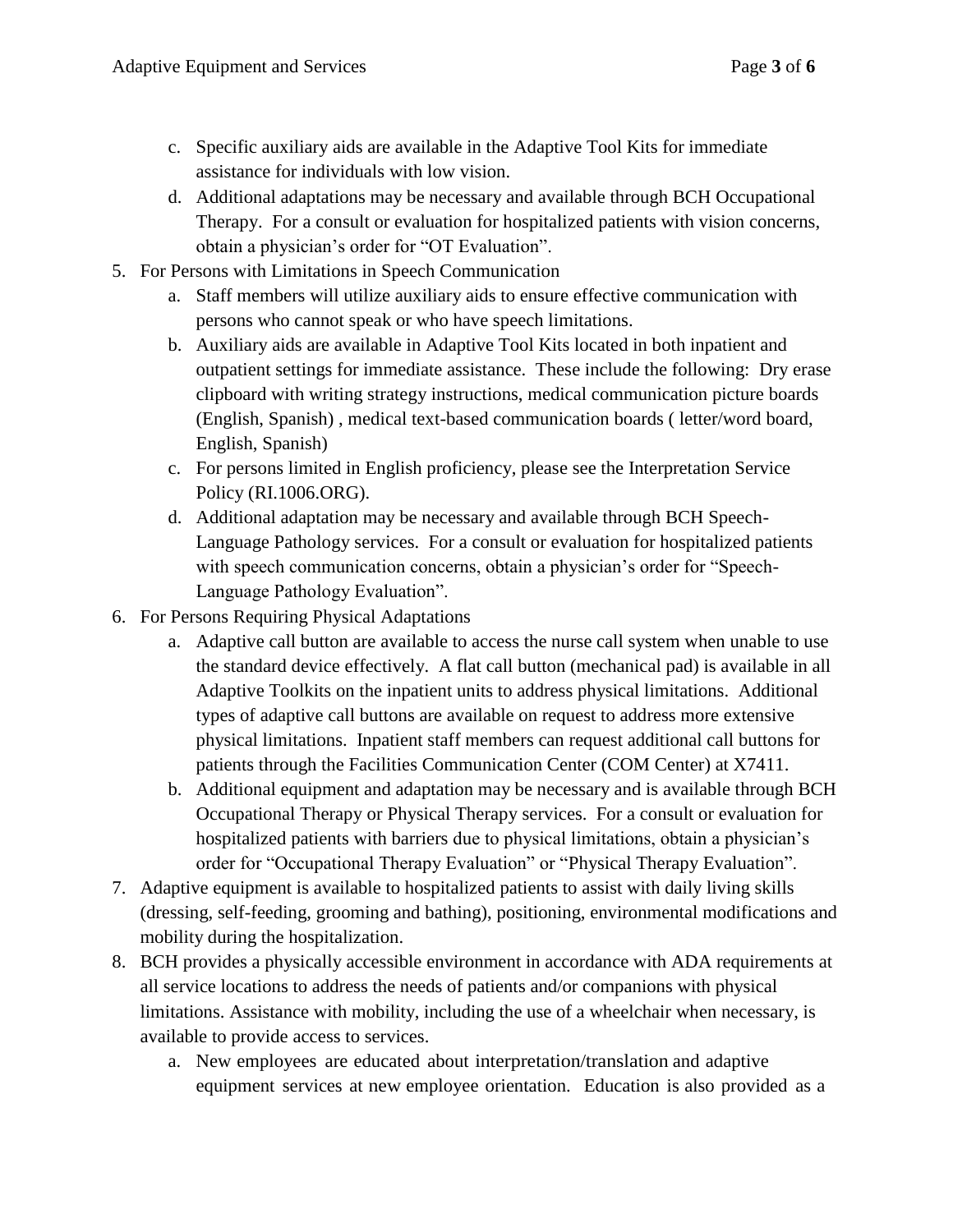need arises on individual units. Patients are informed in the handout and posting of "Patient Rights and Responsibilities" throughout the hospital's facilities.

b. BCH periodically assesses the needs of our community and identifies the communication and adaptive equipment needs of the families we serve.

## **Definitions:**

Resources[:Title II of the Americans with Disabilities Act \(ADA\)](http://www.gpo.gov/fdsys/pkg/FR-2010-09-15/html/2010-21821.htm) [Section 504 of the Rehabilitation Act of 1973](http://www.usbr.gov/cro/pdfsplus/rehabact.pdf)

#### **References:**

Policies Interpretation Services [Patient Complaint/Grievance/Service Alert](http://thescoop.bch.org/PandP/Clinical%20Policy%20Repository/Patient%20Grievance.pdf) [Patient Rights and Responsibilities](http://thescoop.bch.org/PandP/Clinical%20Policy%20Repository/Patient-Rights%20and%20Responsibilities,%20Speak%20Up%20Program.pdf)

Joint Commission Chapters MM.01.01.01

#### **Key Words:**

Hearing Impairment, Communication Impairment, Vision Impairment, Deaf, Hard of Hearing, Hearing Impaired, Assistive Services, Communication Impaired, Speech Problem, Communication Devices, Communication Board, Augmentative Communication, Vision Impairment, Physical Disability, Call Buttons

#### **Content Reviewers:**

Beth Reasoner Chief Quality Officer, Director of Quality and Patient Safety Jori Whitling, Director of Corporate Compliance and Risk Craig Chism?, Executive Director, Community Medical Center Grant Lunney, Senior Manager of Physician Clinic Operations Patient Services Manager Management Council Judith L. Jackson, Inpatient Rehab Manager Michele Sternitzky, Director of Nursing, Medical/Surgical

**Final Approval:** Robert J. Vissers MD, President and CEO

**Effective Date:** 09/14

**Last Review Date:** 05/16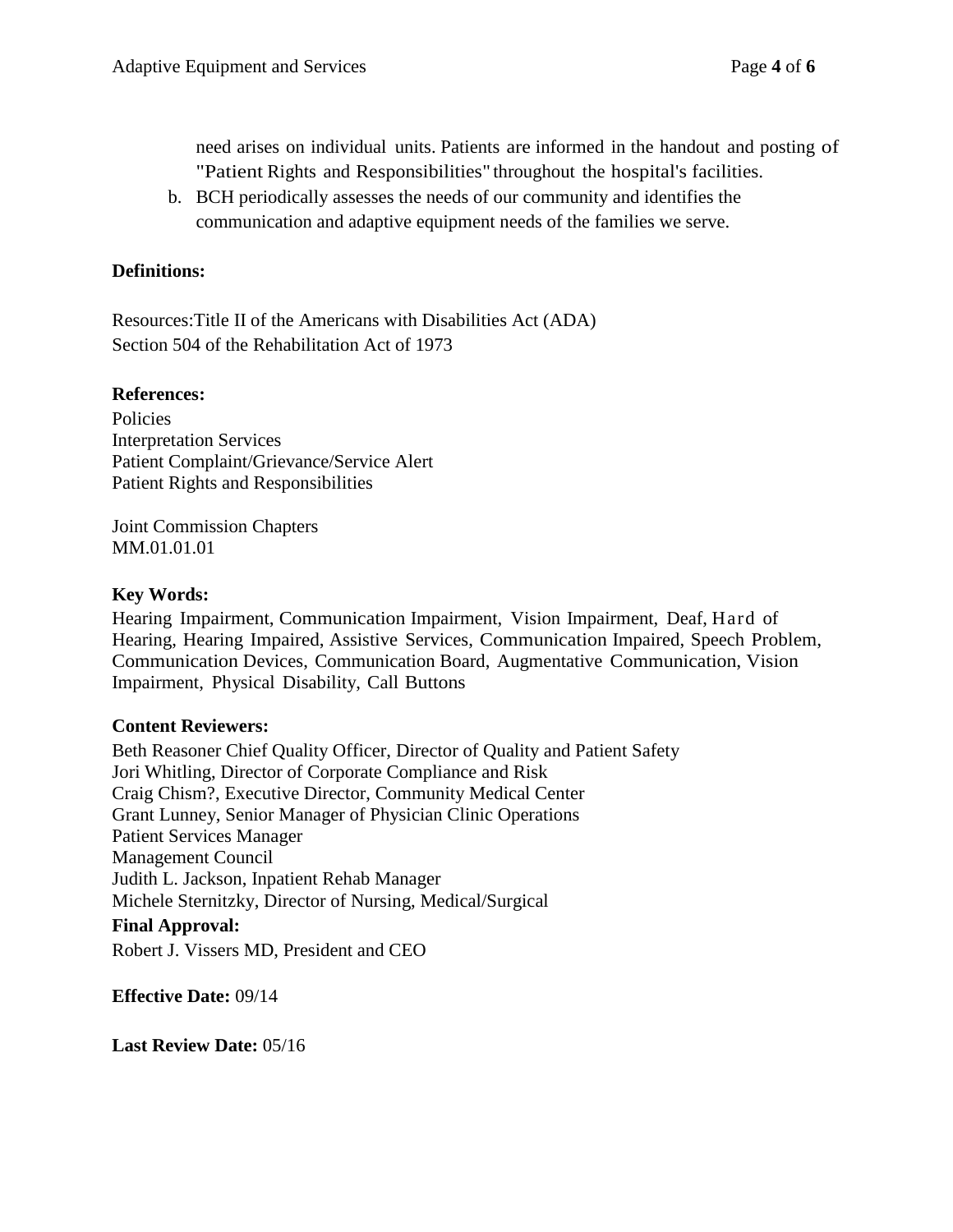# **Addendum A**

The following individuals have been designated to coordinate the efforts of BCH to comply with Section 504 and Title II of the ADA:

**BCH 504 Coordinator** Rehabilitation Manager 303-938-5357

## **DESIGNEES**

#### **Hospital-based:**

Manager of Patient Services 303-415-7054

#### **Physician Clinics:**

Senior Manager of Physician Clinic Operations 303-441-0538

**Cardiology Clinic:** Administrator of Cardiology Services 303-415-3813

## **Community Medical Center (CMC):**

RN Manager, CMC Emergency Department 303-415-4308

**Sleep Lab:** Sleep Lab Coordinator